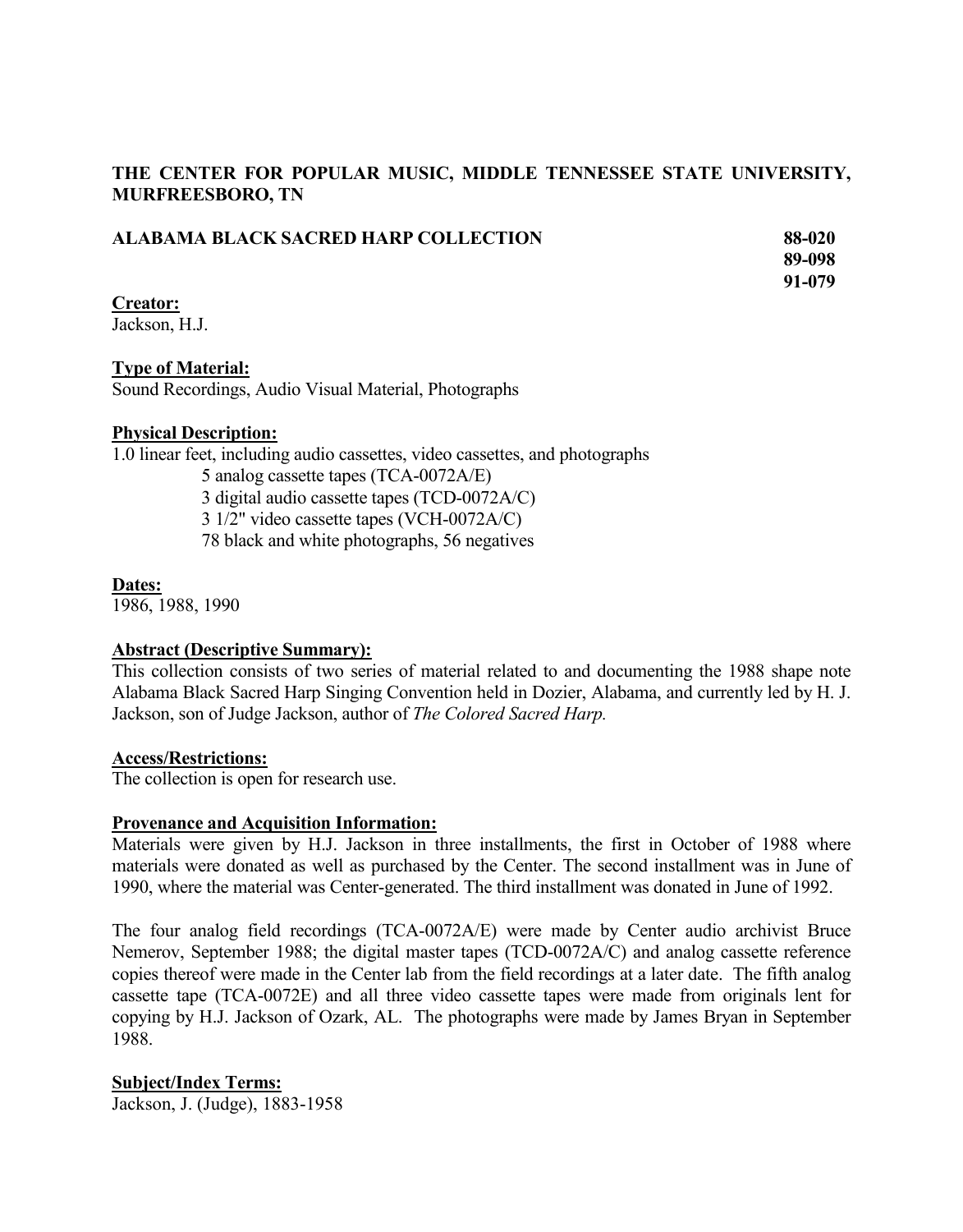#### **ALABAMA BLACK SACRED HARP COLLECTION 88-020**

**89-098 91-079**

Colored sacred harp Shape note singing--Alabama African Americans--Alabama

# **Agency History/Biographical Sketch:**

# **Scope and Content:**

This collection consists of two series of material related to and documenting the 1988 shape note Alabama Black Sacred Harp Singing Convention held in Dozier, Alabama, and currently led by H. J. Jackson, son of Judge Jackson, author of *The Colored Sacred Harp.*

#### **Series Description:**

Series I consists of analog audio cassette field recordings (TCA-0072A-D) of the sing held 24-25 September 1988 and interviews with participants made by Center audio archivist Bruce Nemerov; photographs of the sing made by James Bryan; and digital audio cassette tapes of the music (TCD-0072A-B) and interviews (TCD-0072C) in the field recordings made by Nemerov in the Center lab at a later date. Logs of the songs performed and of the persons interviewed and subjects of discussion on this second set of tapes are available in paper form and in the reading room of the Center. Please contact Center for Popular Music staff for these materials.

Series II consists of material lent for copying by H.J. Jackson, including an audio cassette tape (TCA-0072E) of an interview with/performance by Jackson and the sacred harp singers by WOOF-AM (Dothan, AL), 18 September 1988; a video cassette tape (VCH-0072A) of the Jackson Memorial Sing in April 1986; a video cassette tape (VCH-0072B) of an interview with/performance by Jackson and the singers on "Focus", a program produced by WSFA-TV (Montgomery, AL) in April 1986; and a video cassette tape (VCH-0072C) of a program "Fa-so-la: The Sounds of Faith", produced by the University of Alabama TV Services and aired in March 1990, which includes a sing held at a church in Ozark AL and the dedication of a monument to Judge Jackson following a sing.

# **Materials Cataloged Separately:**

Copies of *The Colored Sacred Harp* by J. Jackson and of *B.F. White Sacred Harp, Cooper Revision*, received with these materials, were transferred to the librarian and are filed with general collection scores.